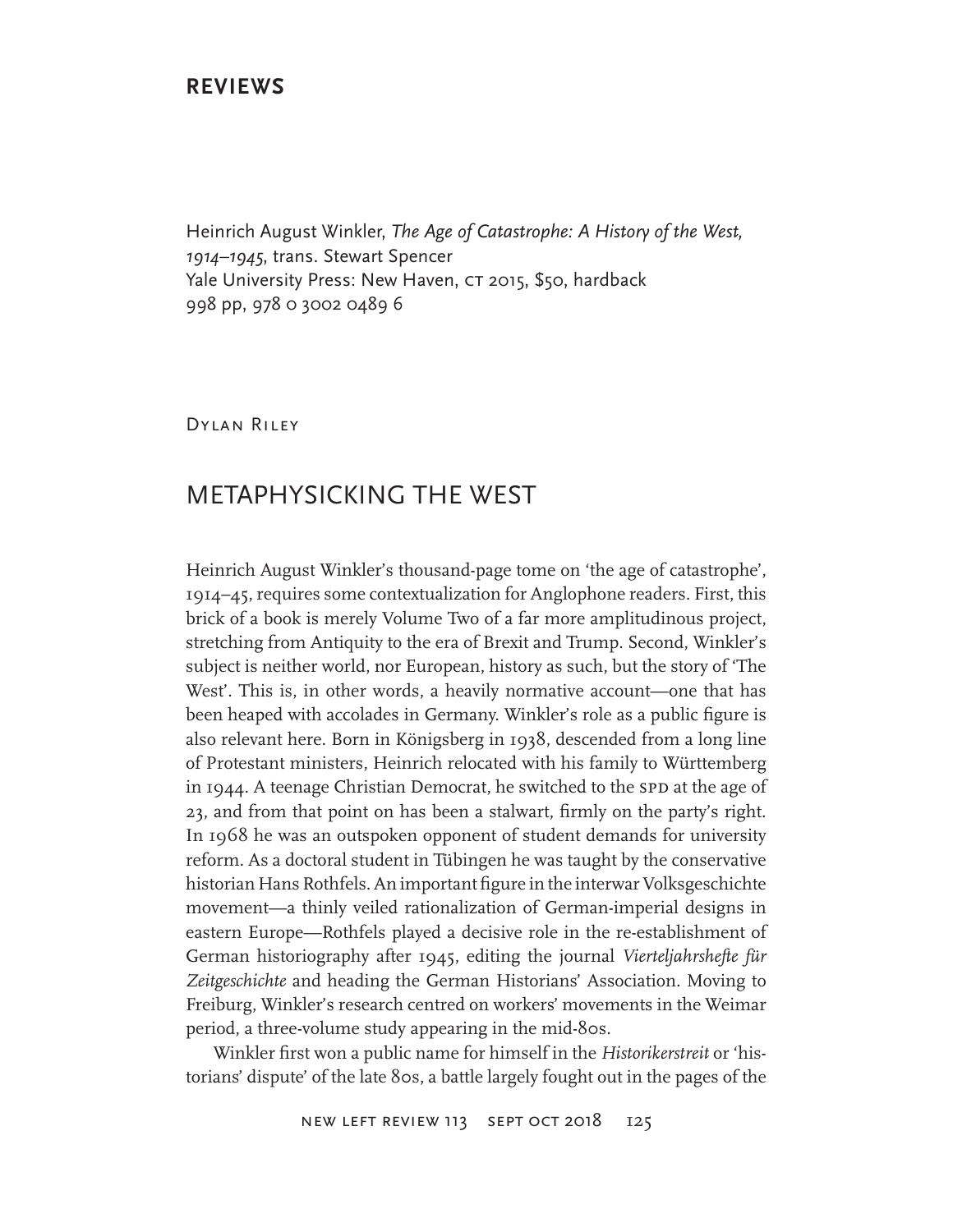national press; he sided with Wehler and Habermas against the conservative revisionists, Nolte and Hillgruber, who were challenging the prevailing historiography of the Nazi period, locked under the consensus of the Allied victors for the first thirty years of the Bonn Republic. But it was the collapse of the Eastern bloc in 1989 that gave the decisive fillip to Winkler's career. When the Wall came down, he was an aggressive supporter of the break-up of the GDR and its incorporation within the existing structures of the Federal Republic, overriding the constitutional clause that called for a democratic consultative process. Here he emerged decisively to the right of Habermas, championing a 'take-over' for the reunification of the German nation, in contrast to Habermas's conception of a post-national constitutional patriotism, with revision of the Grundgesetz to achieve fairer integration of the GDR into the FRG. Parachuted from Freiburg into the Humboldt University in Berlin, he conducted a ruthless purge of its professors after 1991.

Full enthronement as the historian of Germany's national redemption came at the turn of the millennium with the two-volume *Der lange Weg nach Westen*, clocking in at 1,300 pages. (An English translation, *The Long Road West*, appeared in 2007.) Here Winkler confidently charted the country's tumultuous historical course—from pre-nation to Sonderweg to the triumph of Western-democratic normalization in 1990—in a fluent and highly political narrative. 'In the beginning was the Reich. Everything that divides German history from the history of the great European nations had its origins in the Holy Roman Empire', Winkler declared. 'We must go far back in history to understand why Germany became a nation-state later than England and France—and a democracy still later.' The 'myth of the Reich', grounded in a tradition going back to the Constantinian state church which held the *Imperium Christianum* to be the bulwark against the Antichrist, took worldly form in the coronation of the Saxon King Otto the Great as Holy Roman Emperor in 962. The outcome of the ensuing Investiture Conflict was more favourable to princes in the Germanic lands than in either Burgundy or imperial Italy, and early-modern state formation began on a 'lower territorial basis'—i. e., petty states—than in France and England. This particularity was reinforced after the Reformation by Lutheranism which made Protestant rulers 'popes in their own land'.

In Winkler's telling, the 'myth of the Reich' served as a will o' the wisp for the German nationalism that emerged from the final demise of the Holy Roman Empire at the hands of Napoleon in 1806. German liberals failed to solve the problem of combining national unity and democratic liberty in 1848 because they dreamt of a 'greater Germany', including Austrian lands. Bismarck after 1871 sensibly solved the question of unity through forging a 'little-Germany', excluding Austria—a great step towards western normalization; but democracy was limited under the Kaiser, and imperial ambitions

REVIEWS reviews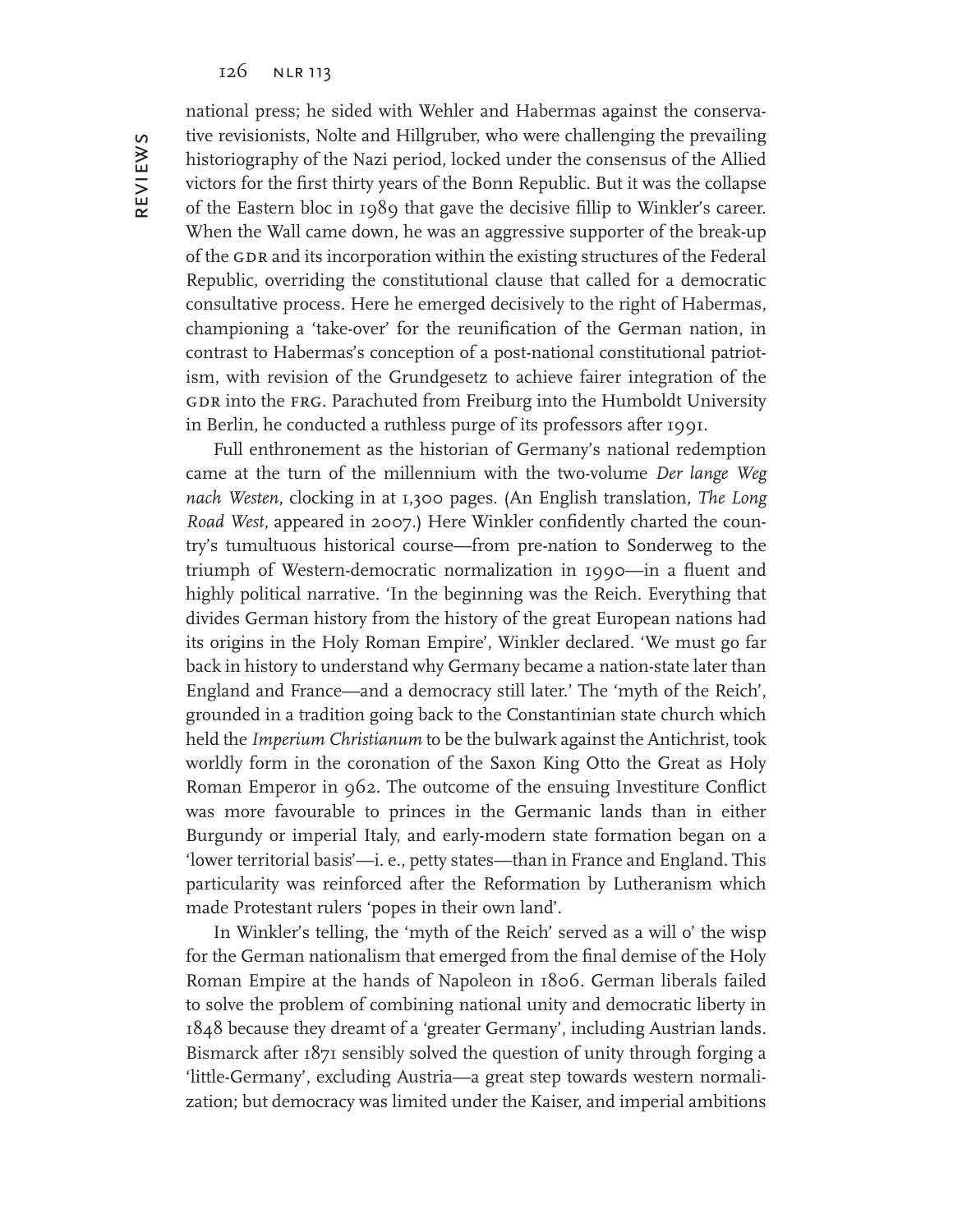were 'inevitably' countered by the other great powers, producing the debacle of 1918. Under the Weimar Republic, the 'myth of the Reich' served as a bridge between Hitler and Germany's 'educated citizens' after the humiliations of Versailles, recalling the greatness of the Middle Ages when Germany had taken upon itself 'the defence of the whole of the Christian west against the threat from the heathen east'. Ultimately, however, the Nazi era would provide the great *argumentum e contrario* for western-style democracy under the Bonn Republic. In *The Long Road West*'s happy ending, Germany achieves a European normalization with NATO and the EU, offering a model to other countries that have had their own 'unique paths' to travel.

Winkler's next step was to ground the German story in an overarching history of what he calls—his master-concept—the 'normative project of the West', whose unfolding is humanity's greatest achievement. This is the subject of his monumental tetralogy, *Geschichte des Westens* ['History of the West'], appearing between 2009 and 2016. The first, still-untranslated volume, *Von den Anfängen in der Antike bis zum 20. Jahrhundert*—'From the Beginnings in Antiquity to the Twentieth Century'—spans the millennia from the appearance of monotheism in Egypt in the 14th century bc to the outbreak of the First World War. The second, titled in the German *Die Zeit der Weltkriege* ['The Age of World Wars'], narrates the conflict between the 'normative project' and its various challengers in the era of total war. The third is taken up with the Cold War competition between East and West. The fourth, *Die Zeit der Gegenwart* ['The Time of the Present'], and what is in effect a fifth instalment, *Zerbricht der Westen?* ['Is the West Breaking?'], dwell upon contemporary distempers.

What then is 'the West'? Its goals are defined by Winkler in purely political terms: the realization of a national order combining separation of powers, the rule of law and representative democracy. But its project has a deeper meaning. Volume One roots the distinctiveness of the West in its religious history. 'In the beginning was a belief: a belief in *one God*.' Judaism provided a push toward rationalization and intellectualization. Christianity then threw two further concepts into the mix: the dignity of the individual and the separation of powers. According to Winkler, Jesus's quietist answer to the Pharisees—render unto Caesar that which is Caesar's, and unto God that which is God's—laid the foundation for limited government and civil society. Subsequent milestones along the path to liberty and pluralism included the Investiture Conflict and Magna Carta, the Renaissance, Reformation and Enlightenment. It was an error to think that pagan Greece or Rome had played any significant role in this consummation of human freedom. Athenian democracy, vitiated by slavery and the exclusion of women, was a fraudulent irrelevance, which Madison rightly rejected as mob rule, to be avoided at all costs in the nascent United States. The only legacies from that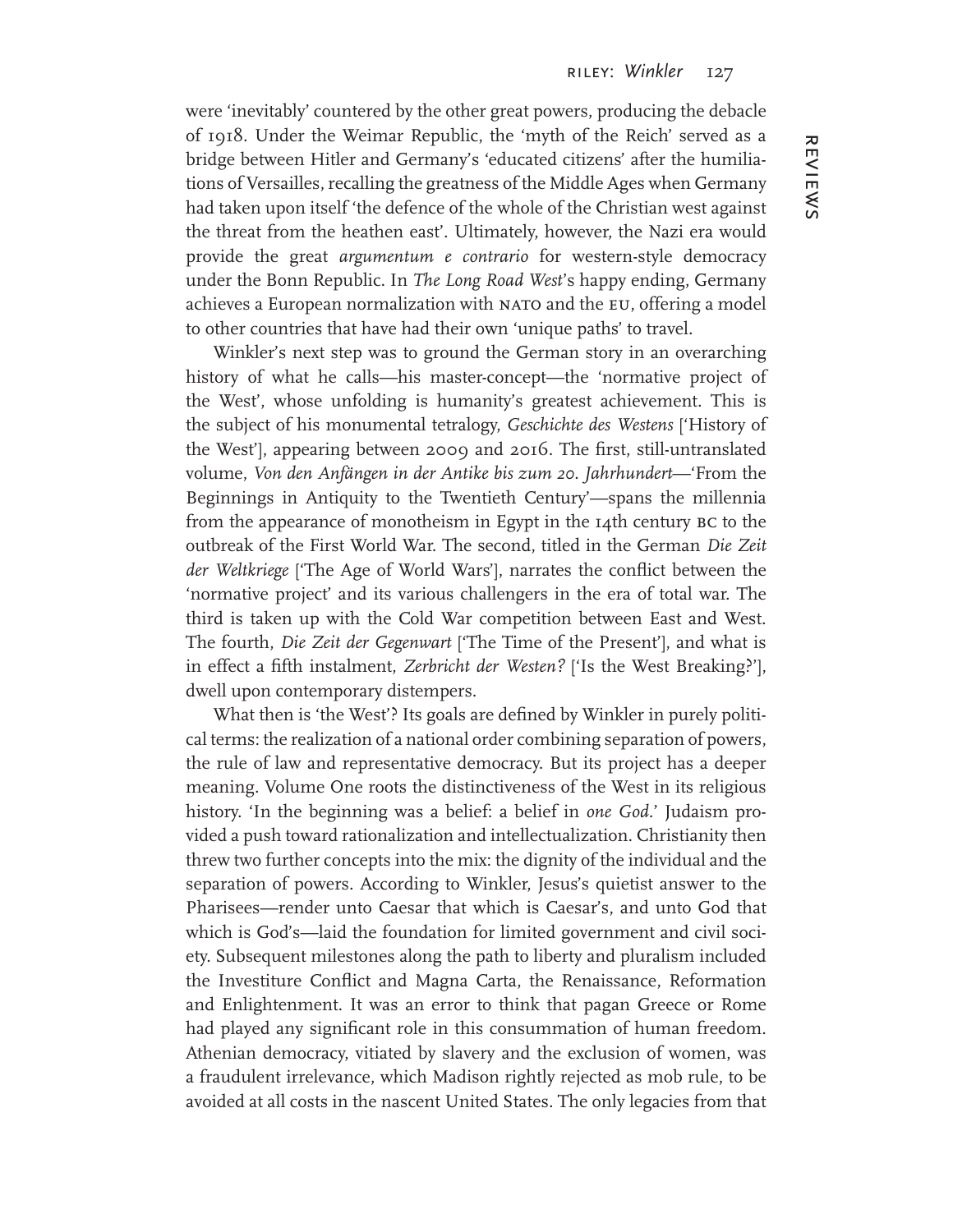line were the chimera of a direct democracy that was a recipe for demagogy, and the sinister idea of a civil religion in Rousseau—a walkway to totalitarianism.

The separation of powers and its attendant freedoms crystallized as the 'normative project of the West' during the Atlantic revolutions of the late 18th century. Winkler lauds the American Revolution of 1776, the sensibleminded Founding Fathers balancing their appeal to the rights of man with a traditionalist harking back to lost privileges—Magna Carta, the Glorious Revolution—to bequeath a functioning system of government, complete with appropriate checks and balances. French development differed. By refusing to appoint the Bourbon prince Louis Philippe ii—Philippe Égalité, as he became known—to replace his cousin, Louis xvi, sending both men to the guillotine instead, the French missed the opportunity to reach the calm waters of constitutional monarchy without passing through the maelstrom of *L'an ii*. We might summarize Winkler's formula for 'the West' as a healthy stew of Anglo-Saxon liberties ultimately based on Jesus's distinction between the religious and temporal realms, spiced up with a dash—but not more!—of Enlightenment universalism. 'Whoever wants not only to achieve freedom, but lastingly secure it, does well to follow the insights of the Anglo-Saxons, and French Enlightenment figures such as Montesquieu who oriented themselves to that knowledge.'

The drama in Winkler's story is provided by the struggle between the normative project and its antagonists, witting—the 'enemies of the West', on left and right—and otherwise. As Winkler often explains, he conceived *The History of the West* as an expansion of his *Long Road* book on Germany, on reflecting that, though they had got there earlier and more peacefully, even the exemplary nations of the United States, Britain and France had taken quite some time to arrive at their normative destination. The practice of Western states and their leaders would often lead to 'infractions' of the project—Winkler consistently uses the neutral term *Vorstoss*, rather than the stronger *Widerspruch* or *Verletzung*—such as slavery, colonialism, ethnic cleansing. But the project was 'smarter than its creators, who were biased with male and racist prejudices', for it included a capacity for 'selfcorrection' that would gradually eliminate these tares. The final chapters of *From the Beginnings* survey the unrolling of this logic across a narrative terrain that stretches from the Napoleonic conquests via the us Civil War to the run-up to 1914, with excursions to the Mediterranean lands, Latin America, the 'scramble for Africa' and the colonized east. The book ends with a *tour d'horizon* at the start of the new century, highlighting Germany's increasing isolation.

Winkler's first volume, then, can be read as a massive preface to the 20th-century unfolding of the 'normative project' discussed in *The Age*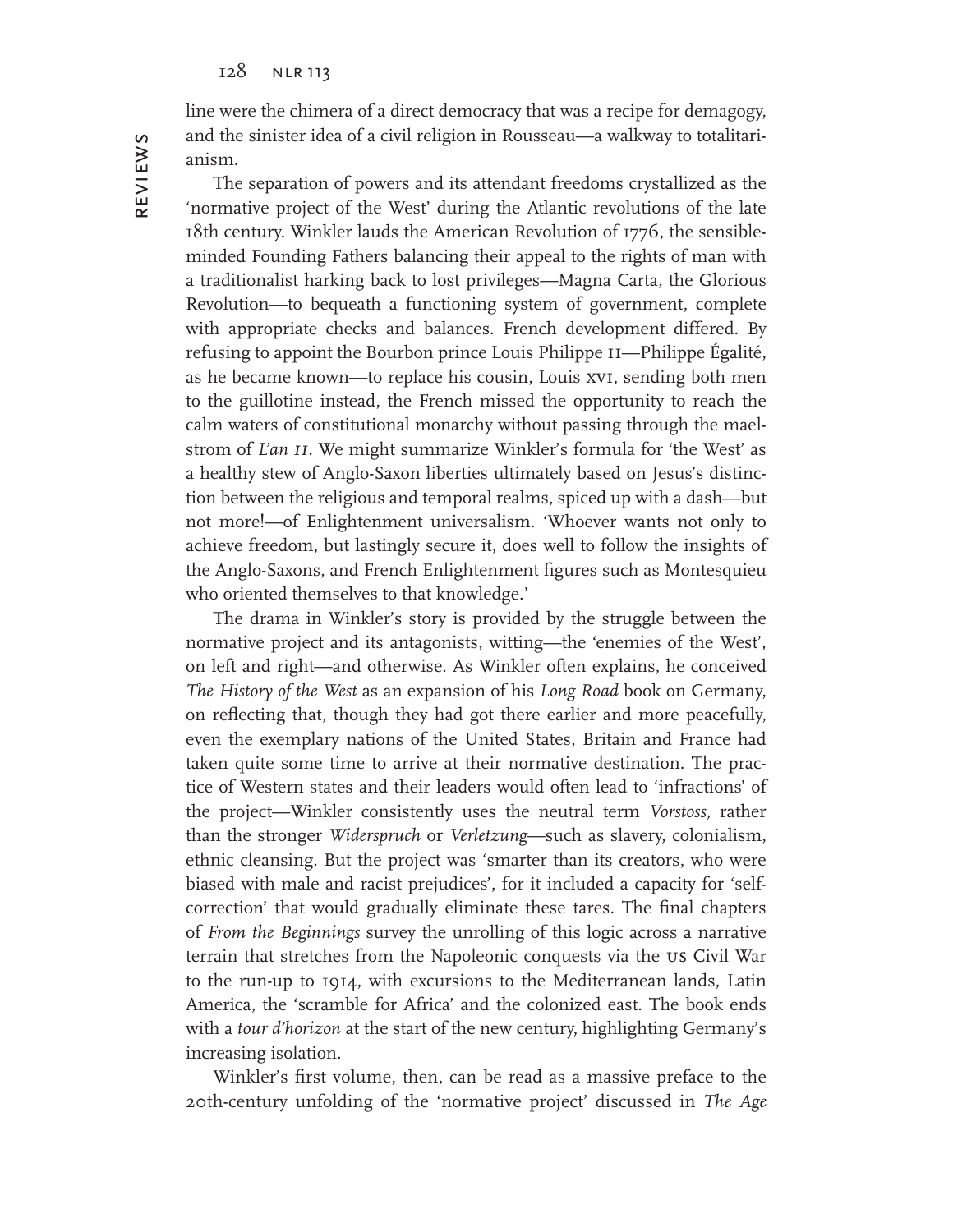*of Catastrophe*. Driven by the 'myth of the Reich', Germany's bid for world-power status—a revolt against 'the universal values associated with all the western democracies'—made the First World War inevitable. The rising power of an unruly German Social Democratic Party only intensified the belligerence of the Wilhelmine elite, which grew 'nervous' that time was running against its project. That said, Winkler is understanding about the SPD's vote for war credits in August 1914, which demonstrated the leadership's loyalty to the West's normative project: 'There was much that linked Social Democrats and their followers to their own states: guaranteed freedoms, organizational freedom of action, and not last, the social achievements that had already been won.' With Tsarist Russia—'eastern' in its Orthodox religion as well as its autocracy—on the Entente side, Winkler can't present the first three years of slaughter as pitting the enlightened West against its enemies. But once Tsarism has exited the stage and the us has entered, the War becomes, in his eyes, 'an ideological struggle between Freedom and oppression'. Its upshot turns out to be the best possible outcome for the normative project, since 'a victory of Germany and its allies would also have been a defeat for the ideas of 1776 and 1789.' Indeed, the Central Powers could never have been beaten without 'America's moral resolve'.

Germany was the only European state to change its constitutional form after the First World War—from a monarchy to a republic—without an overthrow of the social order. Winkler is full of praise for the 'moderate' spp leaders who ensured this was so. Conscientious and non-partisan, they 'leapt aboard a runaway train and brought it under control'. In their own way, Ebert and Noske were enacting the normative project when they sent the Freikorps to repress the Spartacist uprising, itself 'an assault on democracy', though any excess bloodshed should be deplored. The sensible alliance of the SPD leadership with the bourgeois parties avoided a catastrophic civil war. Instead, the blame for the rise of fascism and all that follows is laid at the door of the intransigent left. Catalysed by the 'myth of the Reich', the War had in turn led to the Bolshevik revolution, which destabilized the unevenly developed semi-peripheries of Europe and the Far East, leading elites in Spain, Romania and Japan to abandon early attempts at parliamentary democracy—their first faltering steps on the road to the normative project of the West—and embrace regimes of the radical right.

In Germany, the KPD's impressive showing in the elections of November 1932 merely served to raise the fear of civil war, which was now 'Hitler's most powerful ally'. The spp was once again fully justified in refusing any joint action with the KPD when Hitler was appointed Chancellor by Hindenburg: the desperate last-ditch effort to establish a united front against the Nazis was doomed to fail, because the Communists were openly touting the prospect of a social breakdown, which merely enabled Hitler to pose as protector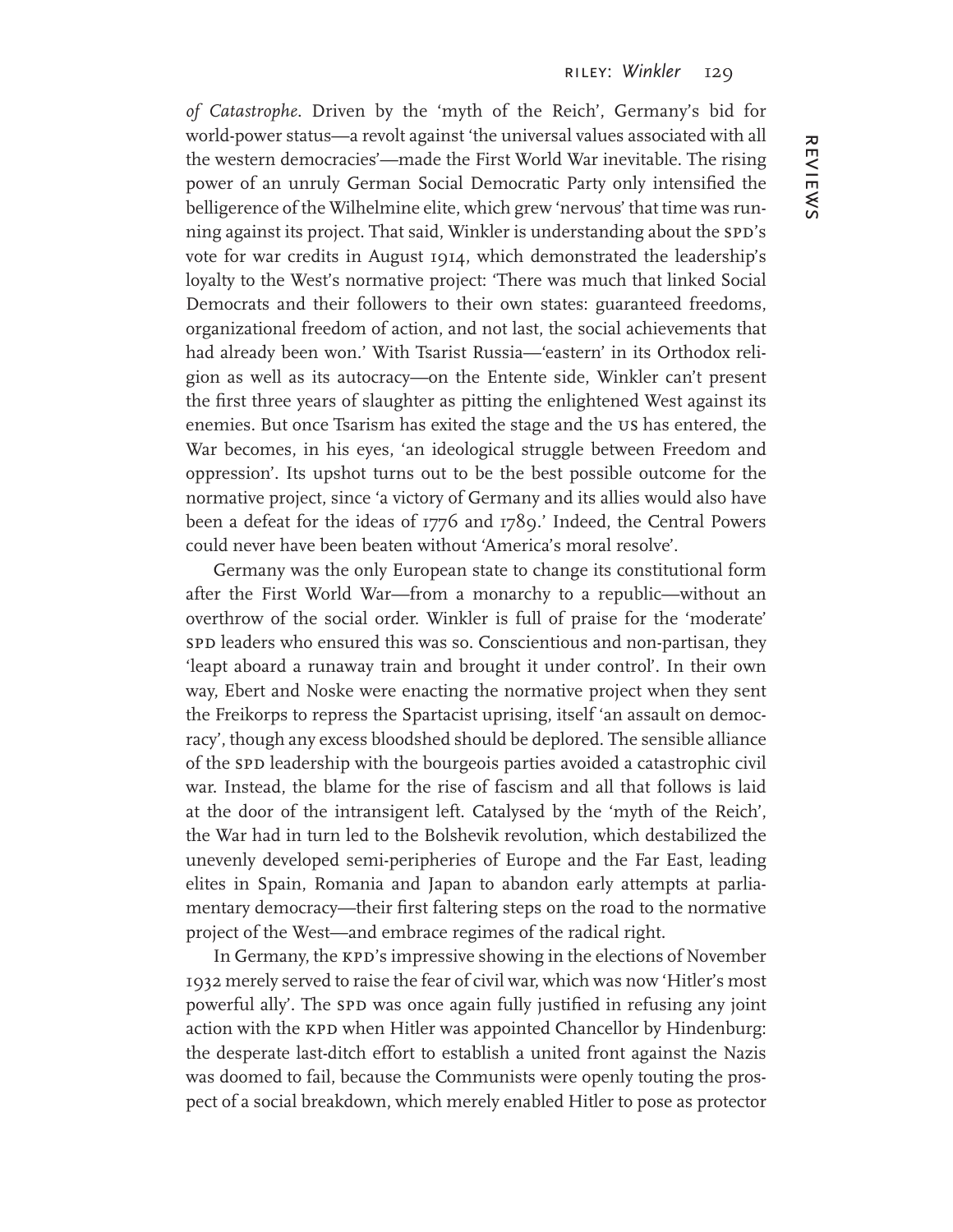reviews

**REVIEWS** 

of the constitution. In Italy too, the main force undermining parliamentary government was the tendency of workers 'to pursue their ends by anarchistic means', combined with the nefarious effects of the Congress of Livorno, which established the Partito communista d'Italia. According to Winkler, this merely 'played into the hands of the Fascists' and gave them a 'perfect pretext' to ignore the law of the land. Forming a happy pendant to the sad state of affairs in Italy and Germany were the Nordic countries, whose precocious advance towards Western normalization depended upon 'a free, self-confident peasant population, a pragmatic workers' movement insistent upon concrete improvements and, last but not least, an educational system marked by the spirit of Lutheranism'. A more puzzling case of democratic survival is Ireland, but it was blessed by a strong parliament and the absence of a significant Communist party—debts that were owed to British political culture for which the Irish, presumably, should have been more grateful.

As in *The Long Road West*, Hitler's hegemony is founded on the 'myth of the Reich'. *The Age of Catastrophe* traces the origins of Nazi geopolitics to this 'specifically German idea', first pressed into service by conservative cultural critic Arthur Moeller van den Bruck in his work *The Third Reich*  (1923). 'According to this myth', writes Winkler, 'the Germans had a historical mission, their task being to play a leading role in the European struggle to resist the advance not only of Bolshevism in the East but of democracy in the West.' Mentioned only in passing is the keynote work of another figure in this milieu, Spengler's *Decline of the West*. Invasion of Czechoslovakia gave concrete meaning to the idea of a pan-German racial-imperial order transcending the boundaries of any existing nation-state: 'the term "Reich" now acquired a new dimension that at the same time implied a much older quality.' Yet Nazism would eventually call into existence its exact opposite in the form of Roosevelt's Atlantic Charter, an abbreviated version of the normative project. The emergence of Nazism as a 'third force' between the liberal-democratic West and the 'totalitarian' East laid the foundations for an anomalous alliance between the last two against the first. But the victory of the anti-Hitler coalition led to 'a radical simplification of the international situation', with the onset of the Cold War. Now the West could finally confront the East, leaving the future dependent on the ability of the NATO powers to offer 'a beacon of light in the post-war world'.

If this account seems German-centric, that is what Winkler intends. The period between 1914 and 1945 'can with some justification be described as the German chapter in the history of the West', he argues, overshadowed by the Wilhelmine and Hitlerian assaults against democracy and human rights. Weimar receives twice as many pages in *The Age of Catastrophe* as Britain, France and the us combined. Indeed, Winkler essentially reproduces here Chapter 7 of the first volume of *The Long Road to the West*. The only novelty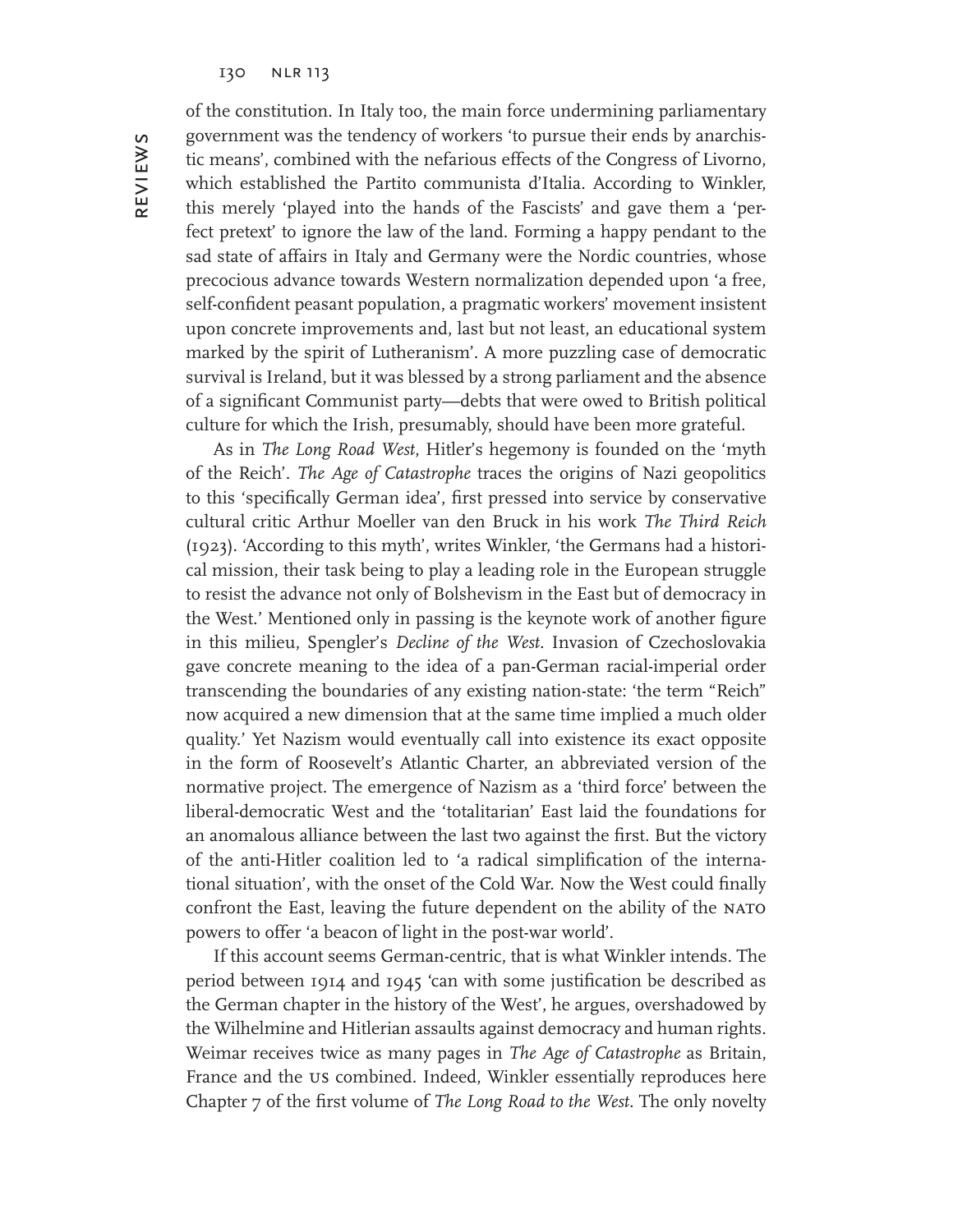of *The Age of Catastrophe* in this regard is the briefer sections devoted to other countries, in an additive spirit devoid of any comparative framework.

How to respond to this unwieldy project as a whole? There are three initial points to be made about Winkler's quasi-metaphysical *History of the West*. The first concerns his anachronistic, *ex post facto* construction of 'the West' itself, a term that started to become current only in the 1890s, when the us joined the ranks of the European imperialist states as a great power, and was fully canonized only with the arrival of the Cold War. In Winkler, this unhistorical usage is projected backwards in time to the Dark Ages by way of a counterposition between the two brands of Christian theology, in Rome and Byzantium—the latter lacking the vital division between secular and spiritual power that marked the former. (Lutheranism creates problems for this division, since Winkler treats it, rather inconsistently, as both a tap-root of authoritarianism, and the basis of Nordic social democracy.) The 'West' thus means Catholic and Protestant terrain, sharply delimited from that of Orthodoxy, which is given over to despotism and belongs to the 'East'. So, for Winkler, it was entirely fitting to extend the EU to Poland, Hungary, the Czech Republic, Slovakia and the Baltic states—all Catholic or Protestant but a mistake to have included Orthodox Romania, Bulgaria and Greece so quickly, before they had been truly westernized. As for post-communist Russia, it remains a sink of tyranny, sacralized by Orthodoxy.

Second, Winkler's entire construction is ideologically apologetic. This is so from its first pages onwards, which even succeed in using the Egyptologist Jan Assmann—a leading scholarly critic of monotheism, famous for insisting on the intolerance that flowed from Mosaic conceptions of the deity—as an authority for Winkler's own encomium to those very conceptions. (Burckhardt had already pointed out that monotheism was inseparable from the idea of an authoritarian mission, as classical paganism was not.) Third, and most fundamentally, postulation of the meta-historical *telos* of the normative project dispenses Winkler from any of the standard tasks of historical explanation, allowing him to generate a colossal narrative of successive episodes and events in the past, without having to offer any notable causation for them, for that is essentially taken care of by the immanent logic of the Project.

The result is a product of staggering industry: the four volumes of *The History of the West* and its sequel amount to over 5,000 pages, cranked out in less than a decade, or an annual 500 pages, year after year, of eminently readable prose. As they approach the present, these become an increasingly manic chronicle, the most disparate developments recounted side by side without halt or synthesis, as if in a kind of compulsive dictionary of the past. The condition of this enormous construction is its restriction to political history, more or less narrowly understood. Deeper social or economic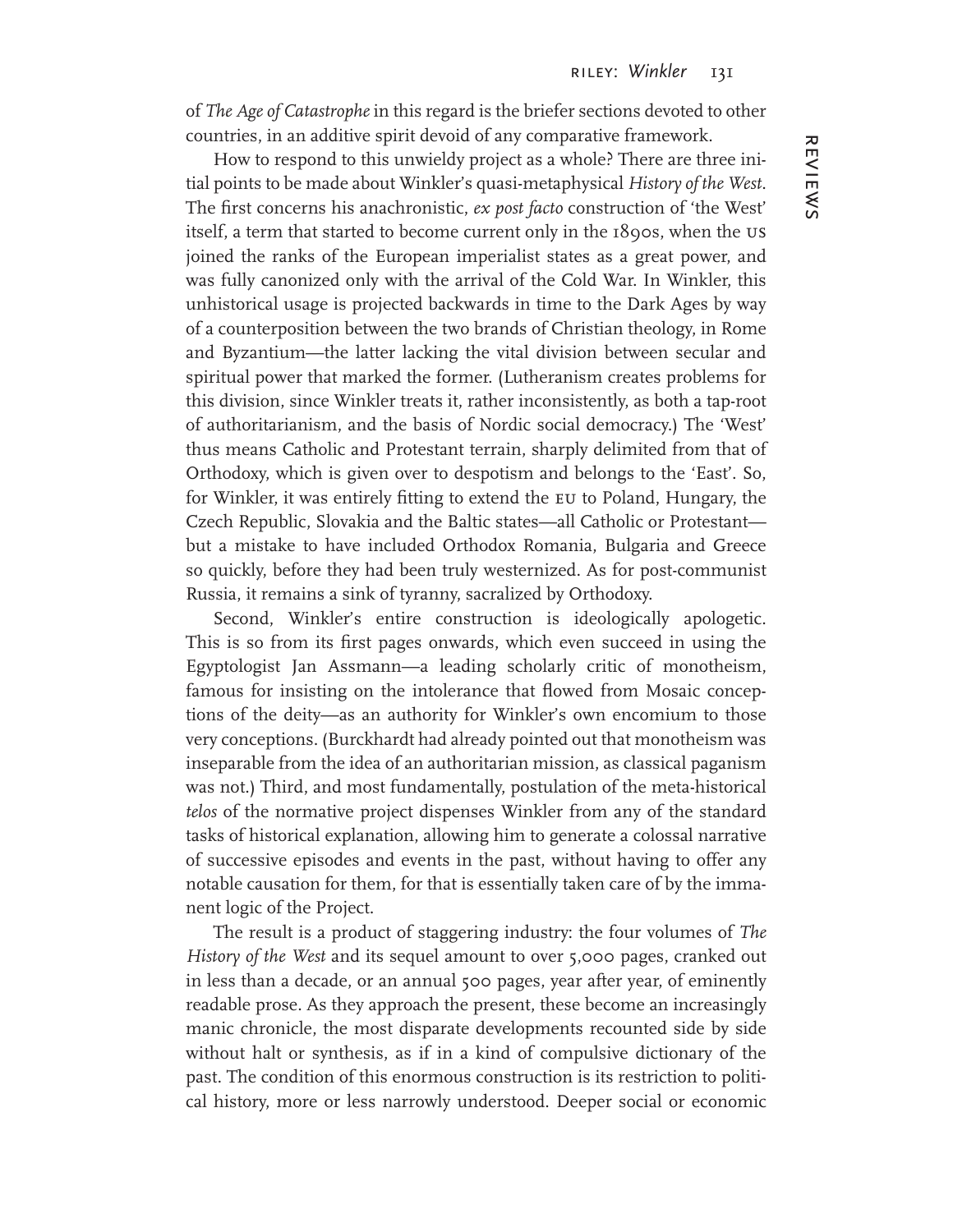transformations are touched on, so far as the story demands them, but never explored in their own right. The common-sense association of 'the West' with the most advanced forms of capitalism is barely noticed. Cultural developments, other than ideas that can be slotted into the normative project or its infractions and self-corrections, are largely ignored. Aimed at the broadest of publics, the upshot is an old-fashioned story, competent and superficial, with a reassuringly upbeat ending accompanied by sensible caveats.

Turning to *The Age of Catastrophe*, any satisfactory account of the thirtyyear period covered by the book must provide some explanation for the disasters that punctuate it: the two world wars and the rise of the Fascist dictatorships. To what extent does the West's normative project play a causal role, either as foil or stimulus, in these events? Winkler does acknowledge some anomalies in his interpretation of World War One as a struggle 'between Freedom and oppression', such as the fact that the wartime Land of the Free saw the Espionage and Sedition Acts, the jailing of Eugene Debs and an orgy of anti-German jingoism. He is less candid about other problems, neglecting to mention that the United States was no more a democratic regime at the national level than Britain, Germany or Italy. The Jim Crow system was a system of racial and *class* disenfranchisement, every bit as effective as the Prussian three-class voting system in entrenching the most reactionary classes at the highest reaches of American power. Wilson himself was a direct expression of this system.

The reality that Britain was already a world power in 1914 also apparently raises no problem; Germany's ambition to become one was the intolerable cause of the war. As David Calleo long ago pointed out, the boot was if anything on the other foot. Britain's overweening global status made any steady balance of power within Europe impossible, destabilizing the continent once Germany became its leading economy. In short, as Lenin said, it was the uneven development of imperialist competition that made a major war between the rival predators at some point inevitable. Unable to handle imperialism as a general phenomenon of the period, Winkler is finally reduced to a play on words to pin the blame on Berlin. The Second Reich precipitated the conflict with a war of 'putative [not preventive] selfdefence'—*Putativnotwehr,* rather than *Präventivnotwehr*. In effect, he simply recycles the worn-out *Kriegsschuld* thesis of the Entente at Versailles—itself recycled by the Bonn-era ideologue (and ex-ss member) Fritz Fischer, who captivated Winkler as a young student back in the 50s—and ignores the subsequent literature dismantling it.

As for the opponents of 'the West': if the normative project is simply defined as the separation of powers and liberal democracy, the observation that neither Bolshevism nor Fascism distinguished themselves by a stiff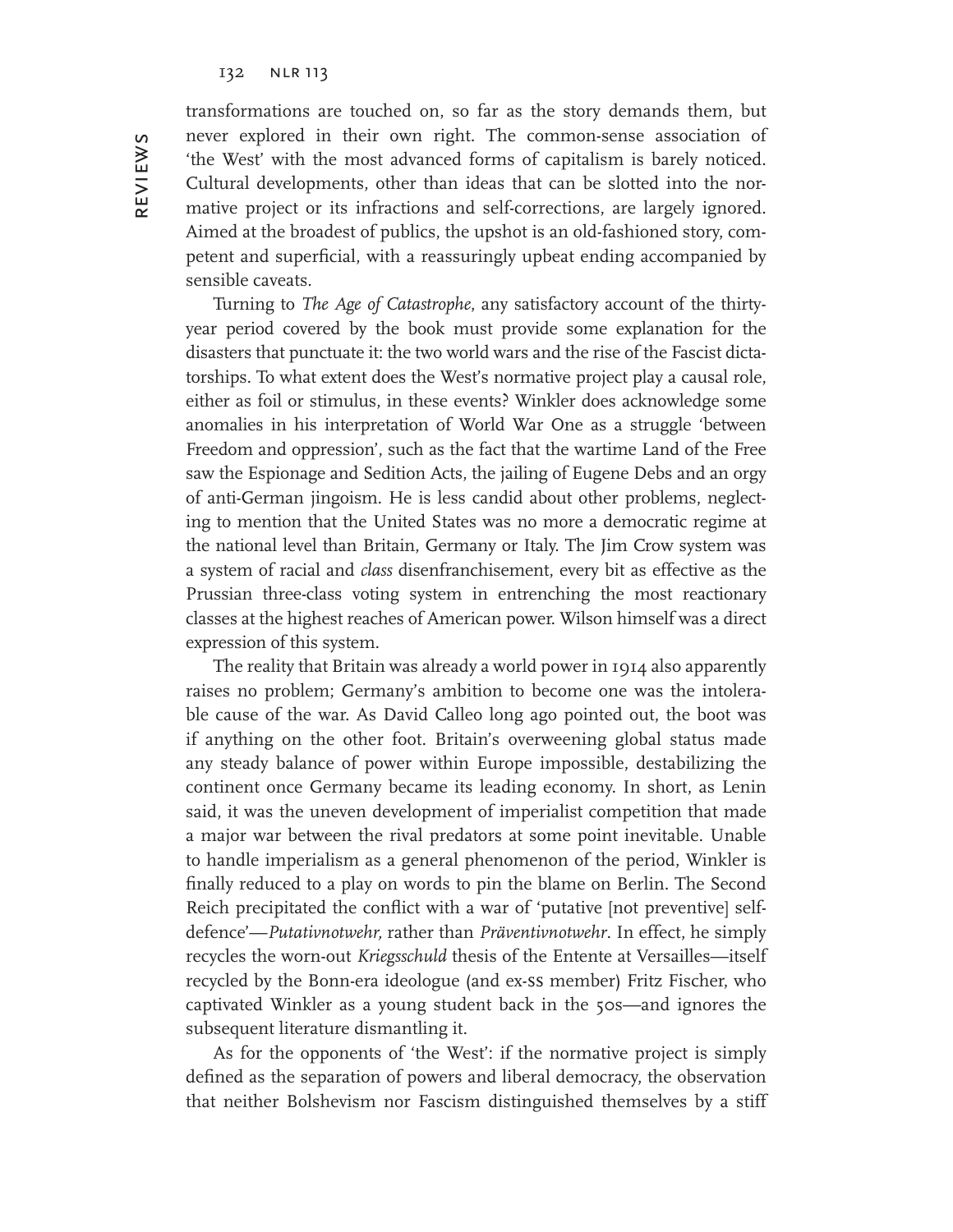commitment to such ideas is obvious enough. But if one considers the ways in which these opposing political formations used the idea of 'the West', it is much less clear that either can be construed as anti-Western ideologies. The notion that Bolshevism was a 'radical alternative' to the West makes sense only in light of Winkler's excision of Rousseau and lumping of Marx together with Luther and Fichte as exponents of the 'myth of the Reich'. But in any more objective sense of the Western political tradition this is an absurdity, since it is hard to imagine a more stridently westernizing project than Lenin and Trotsky's. Their work constantly refers to the history of western Europe as a standard and model; their intellectual framework came from one of the West's greatest social thinkers; and they saw themselves as standing in a lineage that very much included the great figures of the Atlantic revolutions so revered by Winkler. It would seem more natural to say that they were concerned with fulfilling the initial promise of 1789 rather than breaking with it. Winkler allows that 'Lenin was a westerner', but only in the sense of an embrace of technical and scientific progress. Otherwise he was completely beyond the Pale.

The basic premise of *The Age of Catastrophe* is that 'the Bolshevik reign of terror was more than just a reaction to the extremely difficult situation in early 1918 both inside Russia and beyond, for it necessarily resulted from Lenin's plan to create a new communist society within a backward country'. The distortion here is the phrase 'Lenin's plan'. Unlike Fascism, Leninism never produced a general political theory to justify one-party rule; party autocracy was always understood as an undesirable but unavoidable historical necessity in the particular conditions of Russia. As Winkler's analysis shows, neither Lenin nor Trotsky thought it was possible to create a communist society in Russia alone. When Trotsky's call for world revolution at Brest-Litovsk was answered with mass demonstrations and strikes, the SPD leadership in Germany exerted every effort to undermine the movement, hardening the very isolation that Winkler himself acknowledges was one of the main reasons for the dictatorial methods of the Bolsheviks. The notion of a direct route to socialism and communism in such confinement was Stalin's, not Lenin's. Anyone with an iota of historical curiosity must pose a question that *The Age of Catastrophe* avoids: what might have been the consequences of a forthright defence—by Kautsky, for example—of the Bolshevik revolution and a call for solidary insurrection in the West in 1918, for both the course of Russian political development and the prospects for socialism in western Europe?

What of Fascism? Winkler's reading on the Italian case is strikingly thin: the entire analysis of Mussolini's rise rests on two non-Italian sources, Denis Mack Smith and Hans Woller. The author rather embarrassingly claims that the Blackshirts forced their opponents to drink 'retsina' rather than castor oil.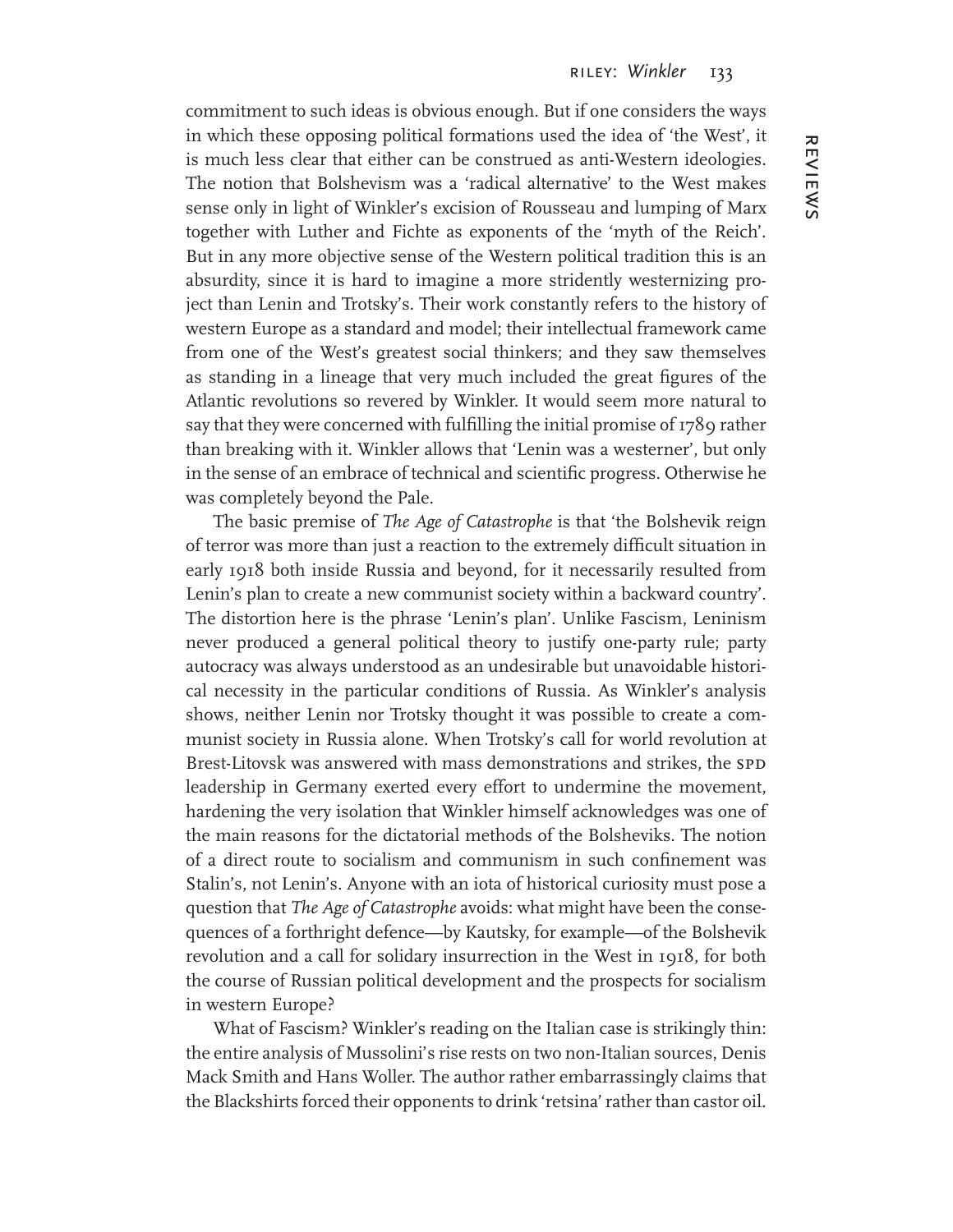The fundamental claim is simply that 'the West fell into disrepute because the political right blamed it for the country's ostensible *vittoria mutilata*'. But Mussolini presented Fascism as the culminating stage in a vague grand narrative sweeping through liberalism and socialism; he never posed his 'revolution' as one against 'the West'. Under Schmitt's influence, Hitler for his part framed the Third Reich as a German Monroe Doctrine: a claim to continental hegemony strictly analogous to what the United States had achieved in the decades after the Civil War. More generally, the entire panoply of ideas that accompanied imperialism in the West—social Darwinism, racism, spheres of influence, the need to seize raw materials—were simply recycled and amplified in German National Socialism. Far from constituting a revolt against the normative project, in historical rather than hypostatic terms, Nazi ideas mostly recapitulated west European ones.

The question of ideological antecedents aside, did the Bolsheviks and the young Communist parties of Italy and Germany throw open the way to their enemies on the far right, as *The Age of Catastrophe* contends? Chronology is crucial here. The fracturing of the Second International wasn't caused by the attempt of Lenin's supporters to challenge the pro-war stance of the German SPD, nor by the Bolshevik dissolution of the Constituent Assembly in January 1918. Rather, it dates to the SPD's infamous vote for war credits in August 1914, defended by Winkler on the slender basis that had the party acted otherwise, an underequipped army of Russian peasants recently routed by a second-rate power in the Far East might have reached Berlin. At that point in time, Leninism didn't really exist as a distinct doctrinal current within international social democracy: the Bolshevik–Menshevik split was as yet a tempest in a teapot, not even widely understood by activists in Russia itself.

Of course the emergence of a revolutionary threat to capital on the left was a key condition for the rise of Fascism in both Germany and Italy—as too in Spain, though not in Romania or Japan—triggering at once a force of counter-revolutionary violence against it from below, and an accommodation, intending cooption, of this force by the established elites of land and money from above, for the common purpose of crushing labour. This was an objective dynamic, for which it is absurd to blame the newly born KPD or pcd'i, as if they should have decided not to exist. On the other hand, *contra* Winkler, Social Democracy bore a prior, subjective responsibility for the rise of Fascism, at least in Germany, first by rallying to the inter-imperialist war of 1914, without which Nazism would never have become a significant force, and then by ensuring that the forces of old-regime reaction—the army, the Junkers, the Krupps and Thyssens—were preserved intact in 1918–19, indeed welcomed as allies in putting down the revolutionary left. That was avoidable, as Fascist hatred of Communism was not. *The Age of Catastrophe*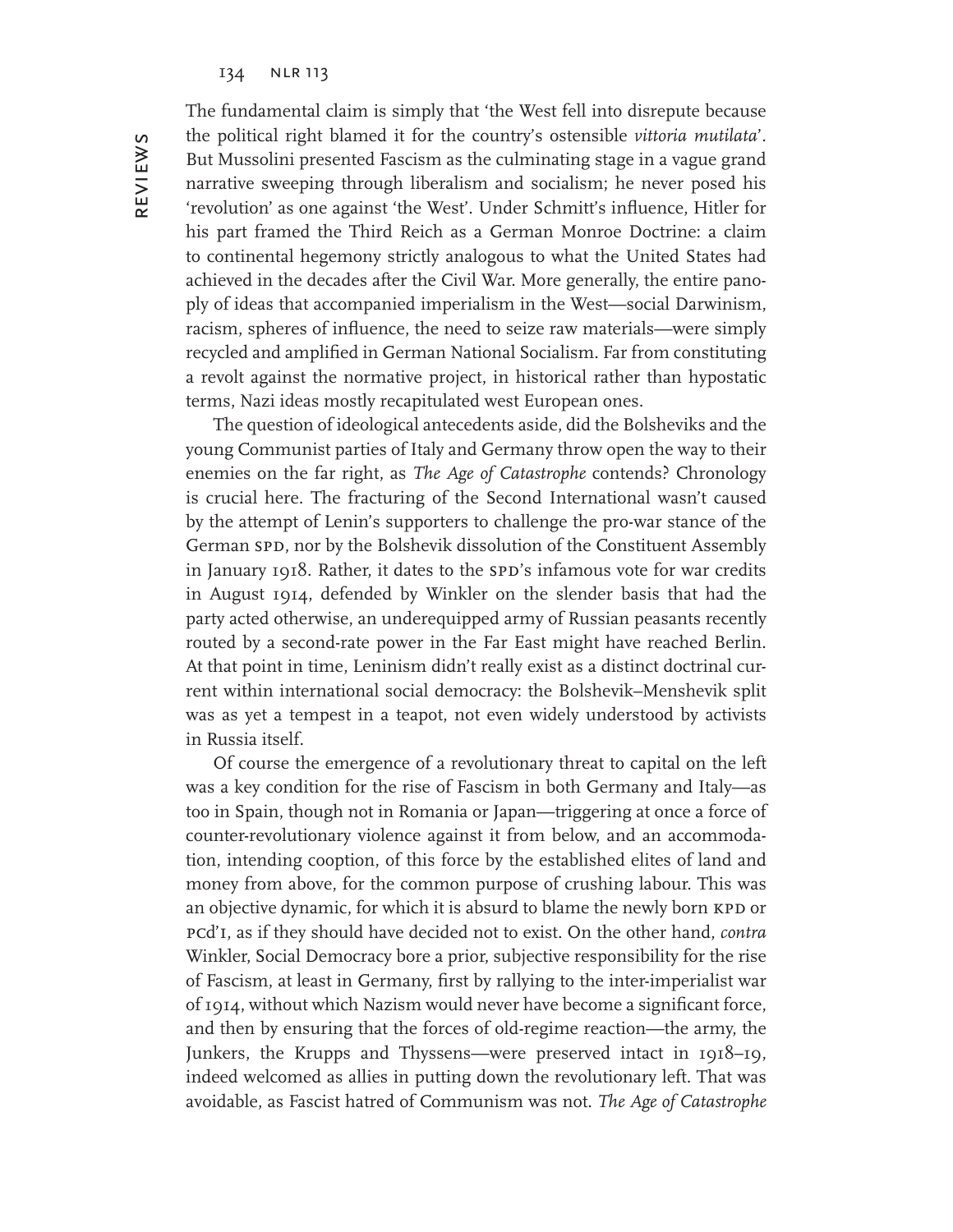praises the SPD as a force for national unity while condemning every attempt at mass mobilization from below as an irresponsible putsch. Yet on Winkler's own telling, Ebert's readiness to resort to counter-revolutionary violence not only prompted the left-wing USPD to resign from his provisional government, but also 'opened up an unbridgeable chasm between the moderate and the radical elements in the German workers' movement' once Noske crushed the Spartacist revolt.

A further example of how the SPD actively undermined working-class mobilization comes in Winkler's discussion of the 1923 strikes against the government of shipping magnate Wilhelm Cuno, a mass demonstration staunchly supported by the KPD which appeared to open the possibility of a realignment of the entire post-war order. The SPD responded to the unrest by joining a Grand Coalition government under Stresemann, with Marxist theoretician Rudolf Hilferding as finance minister. From this position, it supported Stresemann's energetic repression of the revolutionary movement in Saxony, only later expressing some reservations. Predictably, Stresemann's treatment of insurrectionary stirrings on the right differed. In Bavaria, Gustav von Kahr was scheming to carry out a March on Berlin in imitation of Mussolini. But the 'bourgeois members of Stresemann's cabinet were convinced that neither militarily nor politically was a civil war with Bavaria desirable'. They appear to have had no scruples about unleashing a 'civil war' against striking miners.

The historical reality that shines through *The Age of Catastrophe* points to a rather different conclusion than the one its author intends: that no stable democracy in Germany was possible without a revolutionary break from the past and a geopolitical reorientation toward the Soviet Union. It fell to the Austrian Social Democrats to attempt to mediate between the obtuse reformism of the German SPD and the Bolsheviks, providing the main force behind the establishment of the International Working Union of Socialist Parties, Adler's ill-starred 'Two and a Half' International. Winkler's text makes inadvertently clear how the SPD's anti-Soviet orientation instead trapped it into supporting massively unpopular domestic policies that were a gift to the nationalist right. It is striking that the Austrian Social Democrats, well to the left of the SPD, did not suffer the electoral collapse that their German counterparts did, winning the largest number of seats in the elections of 1930. The spd's capitulation ended fittingly with the party's vote for Goering's resolution in the Reichstag in May 1933, its parliamentary delegation standing up to bellow *Deutschland, Deutschland über alles* along with the Nazis and all other deputies.

Winkler's analysis of Weimar's downfall, laying responsibility on the revolutionary left while exculpating the 'responsible' centre left, forms the model for his explanation of the rise of Italian Fascism as well. But this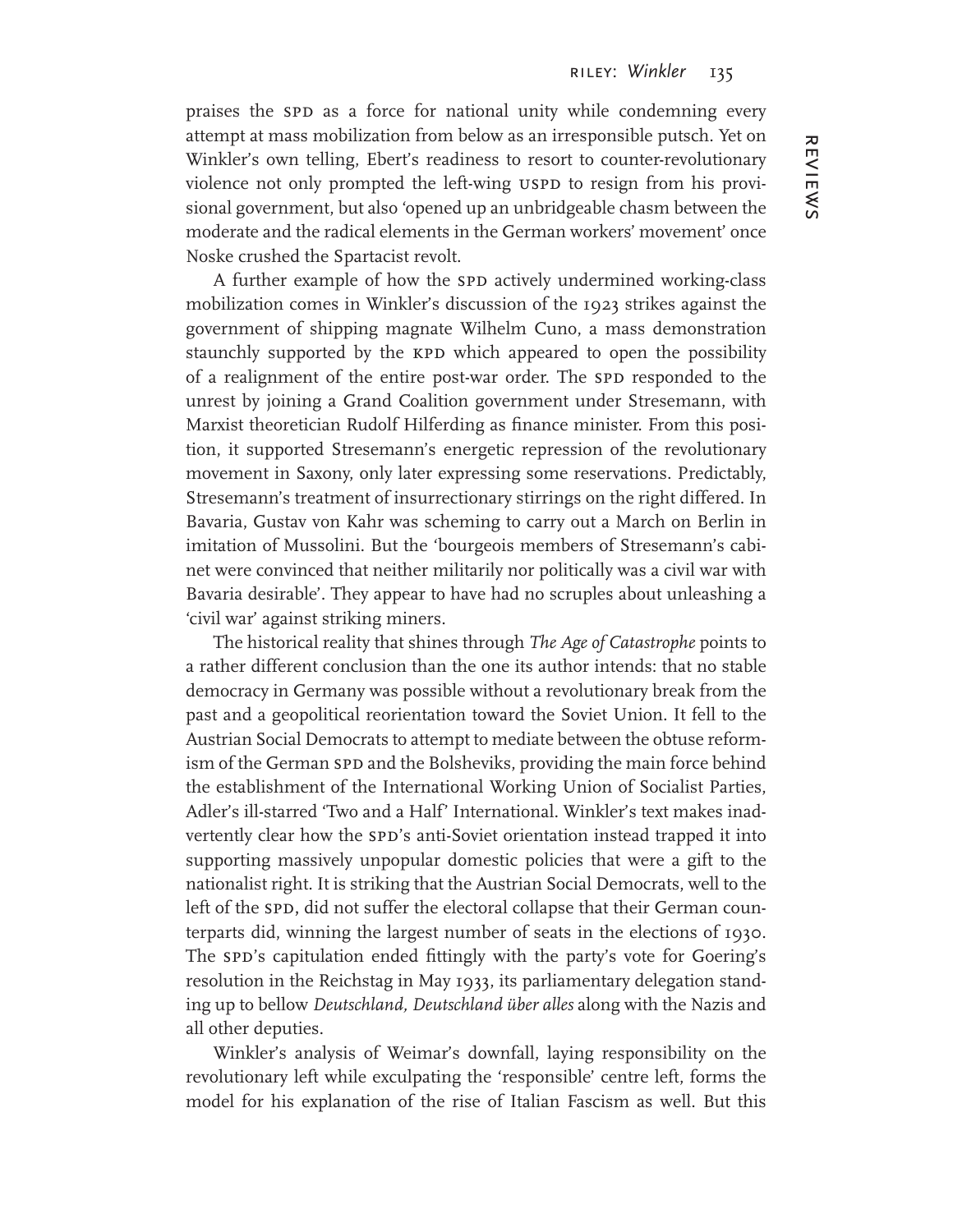attempt to fit the Italian case into the Procrustean bed of Weimar leads to serious distortions. He orders the narrative so as to place the 1921 Congress of Livorno, at which the left split off from the Italian Socialist Party to form the pcd'i, ahead of Mussolini's creation of the *fasci di combattimento* in March 1919, as though to attribute culpability to left infighting. True, the wave of factory occupations in 1920 was accompanied by an upturn in Fascist activity, but the industrial unrest can't be construed as a witless gift to the far right; rather, it was an incipient social revolution badly undermined by the dilatory response of the reformist socialist and trade-union leadership.

Finally, the problem with Winkler's framing of the Second World War is that, while Churchill and Roosevelt were signing the Atlantic Charter on their pleasure cruiser off the coast of Newfoundland, it was the Soviet Union that was actually fighting National Socialism. Winkler never adequately poses the problem of why the Red Army was so tenacious in its resistance to the Wehrmacht in comparison to the ignominious behaviour of the French Army in the summer of 1940. For him, the answer is simply terror. Drawing on one source, Jörg Baberowski, Winkler concludes that the soldiers of the Red Army had no way to retreat: they would be killed either by the NKVD or by the Germans. But this suggests a difference between the Eastern and Western fronts that throws much of Winkler's framing into doubt. If the Nazi war effort was fundamentally anti-Western, and the invasion of the Soviet Union simply a means to knock out a potential ally of the British and the Free French, why did the Wehrmacht pursue its policy of completely destroying the political elite in the ussr, but not in France? There is of course an underlying objective reason for this difference: collaboration in the West had a social and political basis—anti-Bolshevism. But if that is the case, it makes little sense to interpret National Socialist foreign policy as aimed primarily against the West: instead it represented the most radical possible attack on the Bolshevik project, and this was precisely the basis of its comparatively more relaxed attitude toward local elites in western Europe.

The massiveness of Winkler's construction thus appears as a compensation for the lack of an explanatory framework that might account for the historical issues it raises. As is often the case with books such as this, narrative range functions as a placeholder for conceptual rigour. Despite its impressive scale, *The Age of Catastrophe* is basically an ideological exercise, an empirically implausible morality tale. Intellectually, it is obvious that the 'Second Thirty Years' War' of 1914–45 will never be understood without a theory of the interlocking dynamics of capitalist development and imperialist geopolitics. Winkler's long chapter on 'National States and Empires' in *From the Beginnings* is where one might expect to find some attempt to handle this problem. But it ends up as a diffuse narrative of well over 500 pages which manages to avoid accounting for the driving forces behind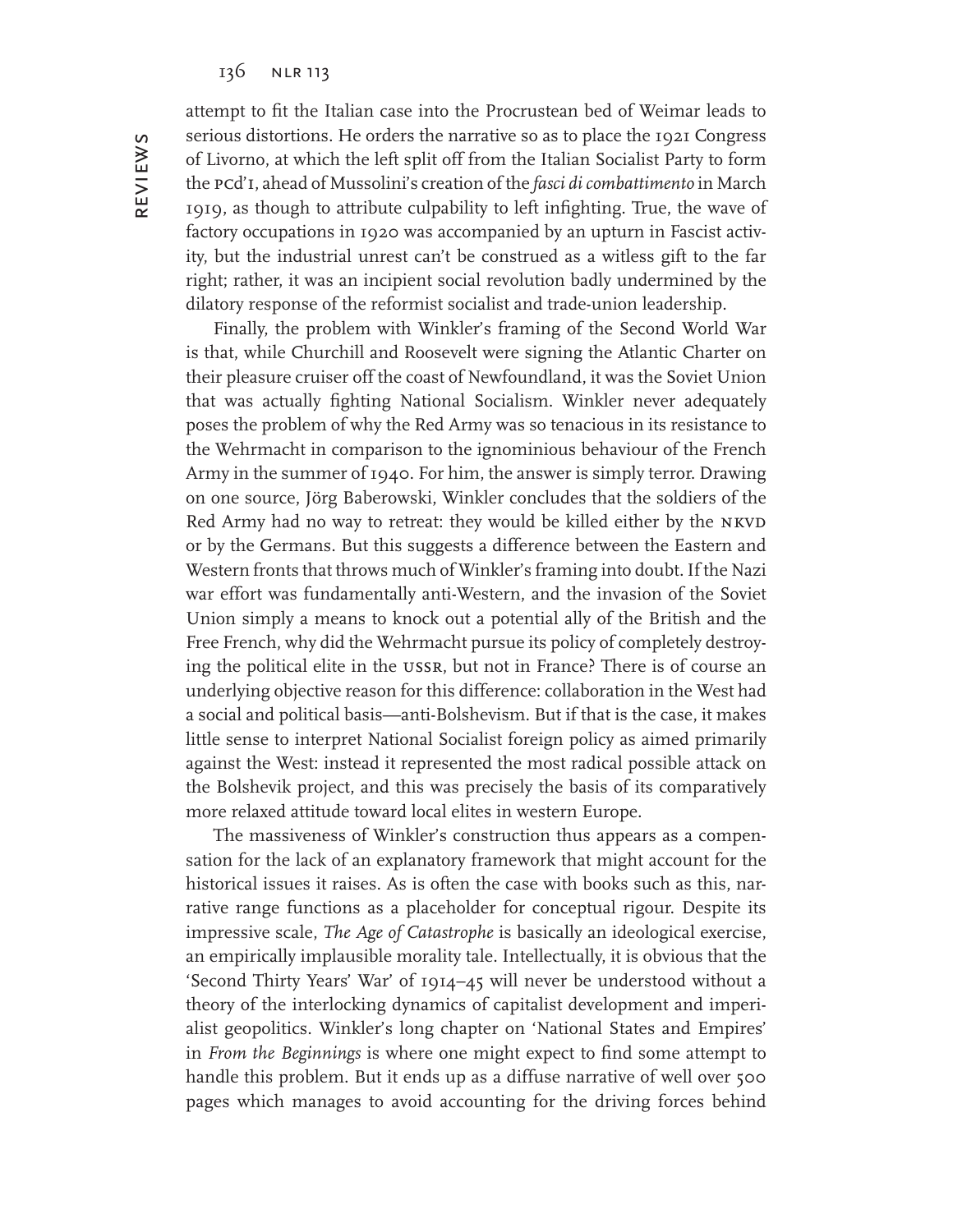European expansion. The only analytic statement provided is that the 'agonistic principle', with its roots in the Homeric epoch, pushed various European states to strive for glory in the non-European world. This explanation is, of course, wholly inadequate. It was imperialist conflict that broke apart the Socialist International, detonated the Russian Revolution and established the fundamental context for the rise of Fascism. The Second World War was also quite obviously, as Michael Mann has recently put it, 'the last inter-imperial war'.

Where should this work be situated within the thought-world of today's Germany? A decade younger than Habermas, not so directly affected by youthful experience of Nazism—but no less fervently attached to the new arrangements of the Bonn republic—Winkler owes the ideological and conceptual framework of his huge construction to two of Habermas's most famous formulations: celebration of 'the unconditional opening of the Federal Republic to the political culture of the West' and of 'modernity as an unfinished project'. *The History of the West* is built around a fusion of the two: the normative project of the West remains 'unfinished', so long as the rest of the world has yet to embrace it. As 'a native Königsberger', Winkler professes a 'Kantian optimism' as to the ultimate outcome.

At the same time, three traits distinguish him from Habermas. Untroubled by the appeal of the nation as an ideal, to which he is well attuned himself—as Habermas self-declaredly is not—he also makes far more of religion as a cultural marker of the West than Habermas would ever do, however reverent of religious contributions to public and private life he has latterly become. Winkler is also, by party background (Habermas has never joined one) and personal temperament, a Cold War hawk wherever Russia is at issue, outspoken SPD anti-communism of old seguing into abhorrence of an Orthodox-inflected despotism pronounced its sequel. Christianity—the right kind of Christianity, Protestant or Catholic—demarcates the West, with the exception of Israel, which belongs to it. From early on, Winkler opposed Turkish entry into the eu, an atypical position in the intellectual *juste milieu* to which he otherwise subscribes, not on grounds of torture or repression, or the occupation of Cyprus, but as alien in religious faith. The invasion of Iraq was a deplorable departure from the normative project, but the war on Yugoslavia fulfilled it, as did the attack on Libya, which Germany ought to have joined.

Things have gone badly in the new century—September 11, Iraq, the Crash of 2008 and now the spread of 'populism'—but the two worst contemporary threats to the West hold out the promise of reuniting it, bringing Europe and America together again: the menace of Putin and the spectre of isis. Addressing the Reichstag in 2015, on the seventieth anniversary of the end of the Second World War, Winkler told the nation that Putin's